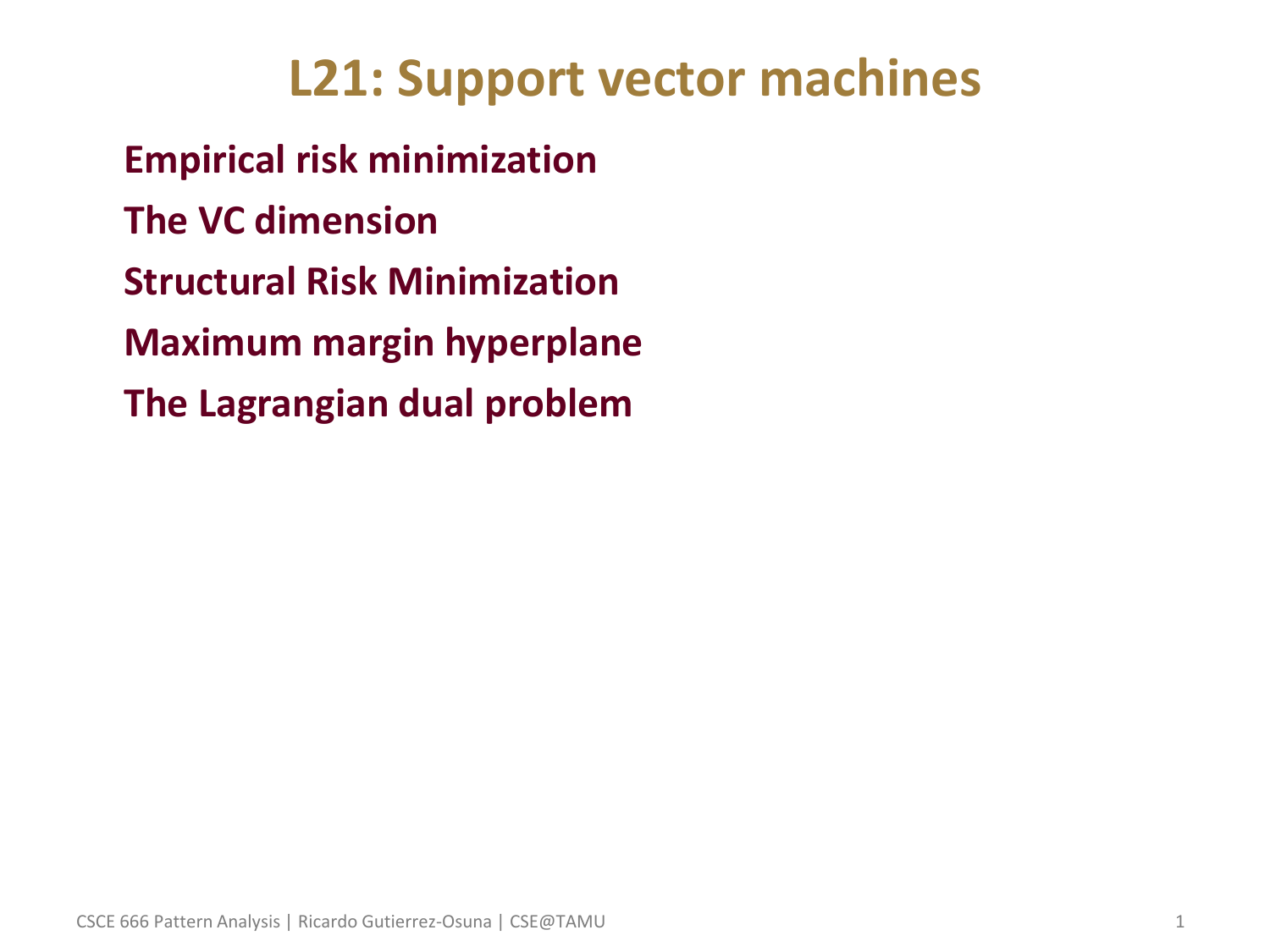## **Introduction**

#### • **Consider the familiar problem of learning a binary classification problem from data**

- Assume a given a dataset  $(X, Y) = \{(x_1, y_1), (x_2, y_2) ... (x_N, y_N)\}$ , where the goal is to learn a function  $y = f(x)$  that will correctly classify unseen examples

#### • **How do we find such function?**

– By optimizing some measure of performance of the learned model

### • **What is a good measure of performance?**

– As we saw in L4, a good measure is the **expected risk**

 $R[f] = \int C(f(x), y) dp(x, y)$ 

- where  $C(f, y)$  is a suitable cost function, e.g.,  $C(f, y) = (f(x) y)^2$
- Unfortunately, the risk cannot be measured directly since the underlying pdf is unknown
- Instead, we typically use the risk over the training set, also known as the **empirical risk**

$$
R_{emp}(f) = \frac{1}{N} \sum_{i=1}^{N} C(f(x_i), y_i)
$$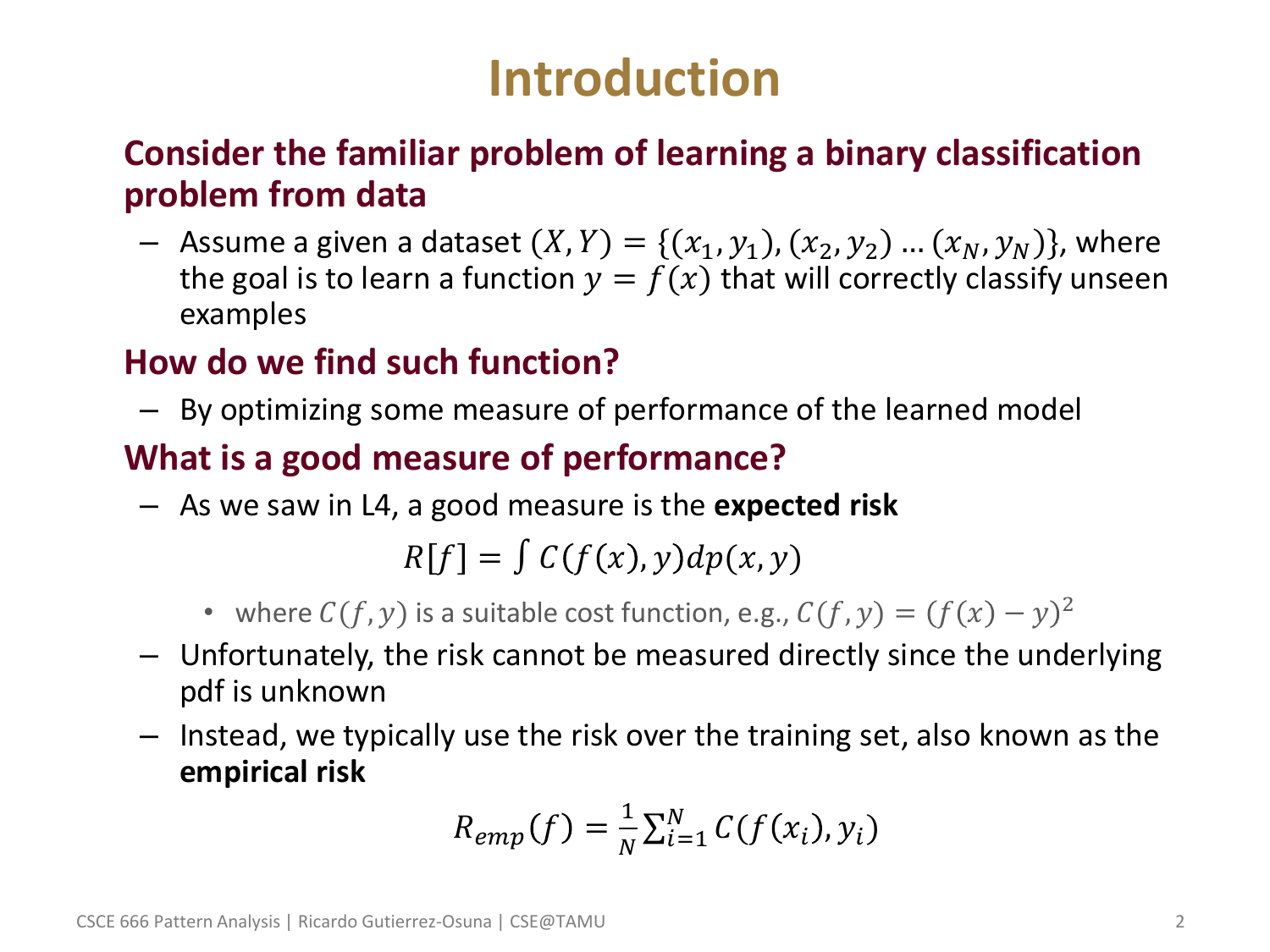#### • **Empirical Risk Minimization**

- $-$  A formal term for a simple concept: find the function  $f(x)$  that minimizes the average risk on the training set
- Minimizing the empirical risk is not a bad thing to do, provided that sufficient training data is available, since the law of large numbers ensures that the empirical risk will asymptotically converge to the expected risk for  $n \to \infty$
- However, for small samples, one cannot guarantee that ERM will also minimize the expected risk. This is the all too familiar issue of generalization

#### • **How do we avoid overfitting?**

– By controlling model complexity. Intuitively, we should prefer the simplest model that explains the data (Occam's razor)



[Müller et al., 2001]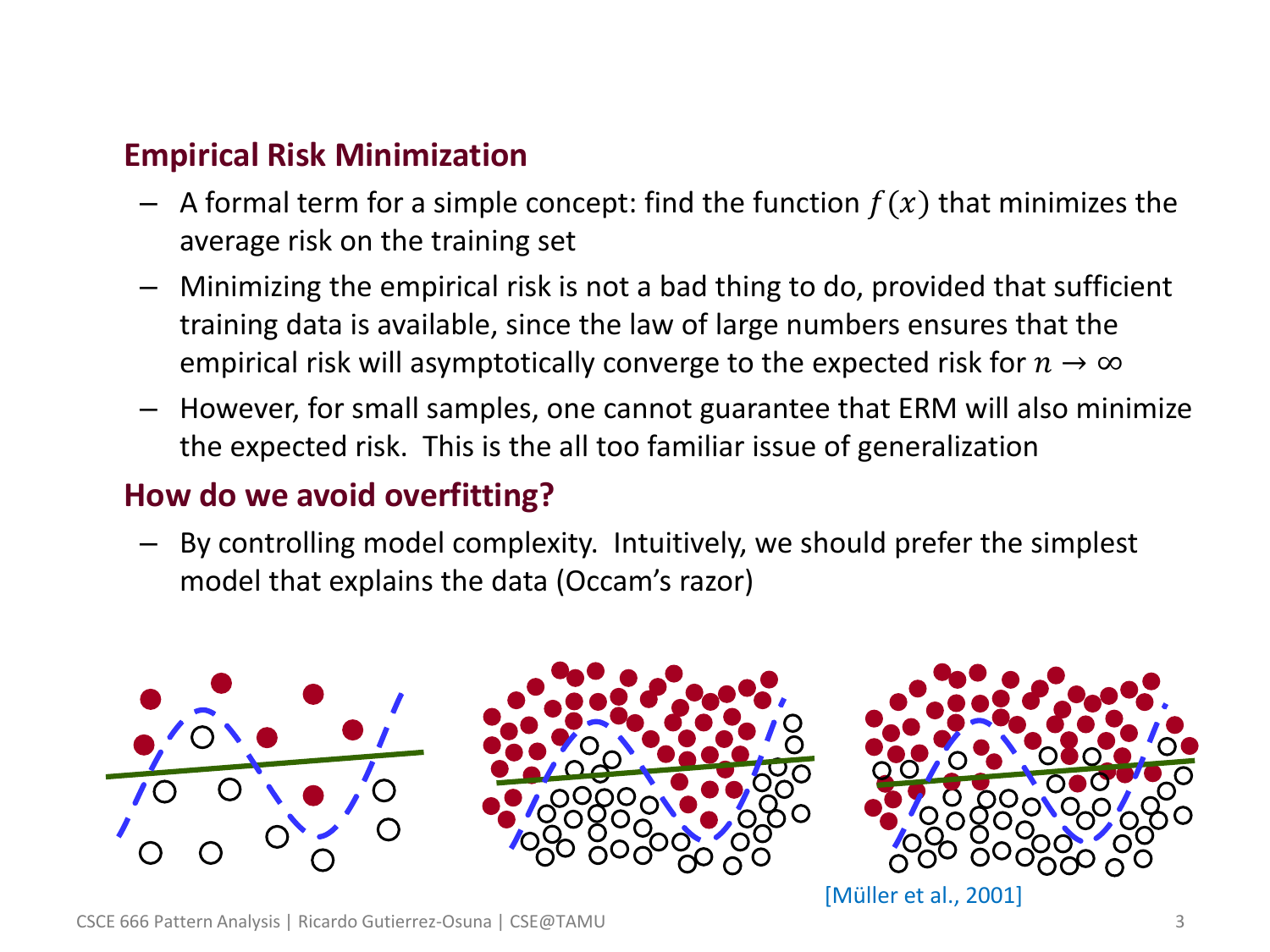## **The VC dimension**

## • **The Vapnik-Chervonenkis dimension is a measure of the complexity (or capacity) of a class of functions**  $f(\alpha)$

– The VC dimension measures the largest number of examples that can be explained by the family  $f(\alpha)$ 

## • **The basic argument is that high capacity and generalization properties are at odds**

- $-$  If the family  $f(\alpha)$  has enough capacity to explain every possible dataset, we should not expect these functions to generalize very well
- On the other hand, if functions  $f(\alpha)$  have small capacity but they are able to explain our particular dataset, we have stronger reasons to believe that they will also work well on unseen data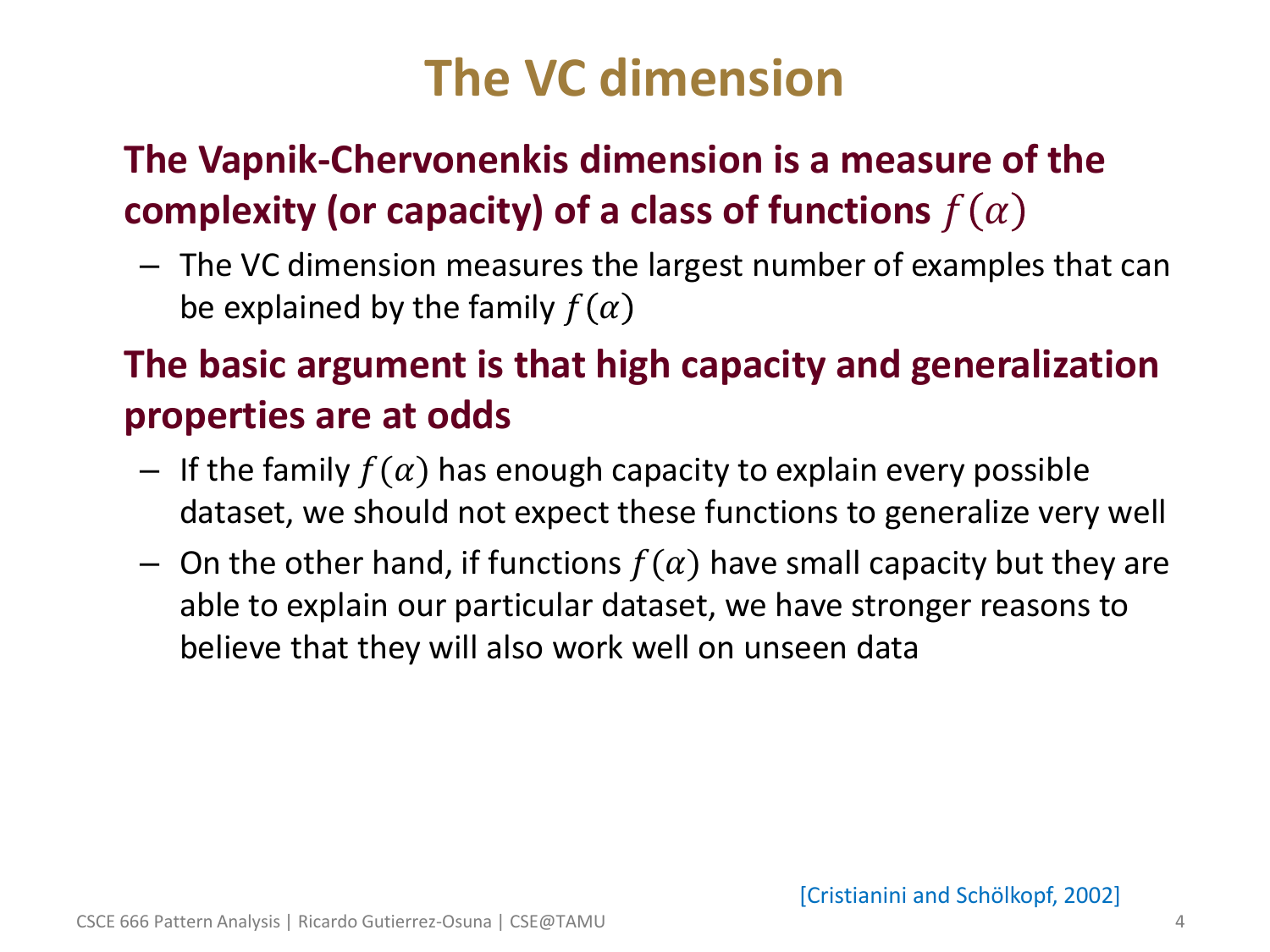### • **Shattering a set of examples**

- $-$  Assume a binary classification problem with  $N$  examples in  $R^D$  and consider the set of  $2^{|N|}$  possible dichotomies
	- For instance, with  $N = 3$  examples, the set of all possible dichotomies is  $\{(000), (001), (010), (011), (100), (101), (110), (111)\}$
- $-$  A class of functions  $f(\alpha)$  is said to **shatter** the dataset if, for every possible dichotomy, there is a function in  $f(\alpha)$  that models it

### • **The VC dimension**

- **The VC dimension VC(f) is the size of the largest dataset that can be**  shattered by the set of functions  $f(\alpha)$
- If the VC dimension of  $f(\alpha)$  is h, then there exists at least one set of h points that can be shattered by  $f(\alpha)$ , but in general it will not be true that every set of h points can be shattered
	- One may even find a set of  $N < h$  points that cannot be shattered by this set of functions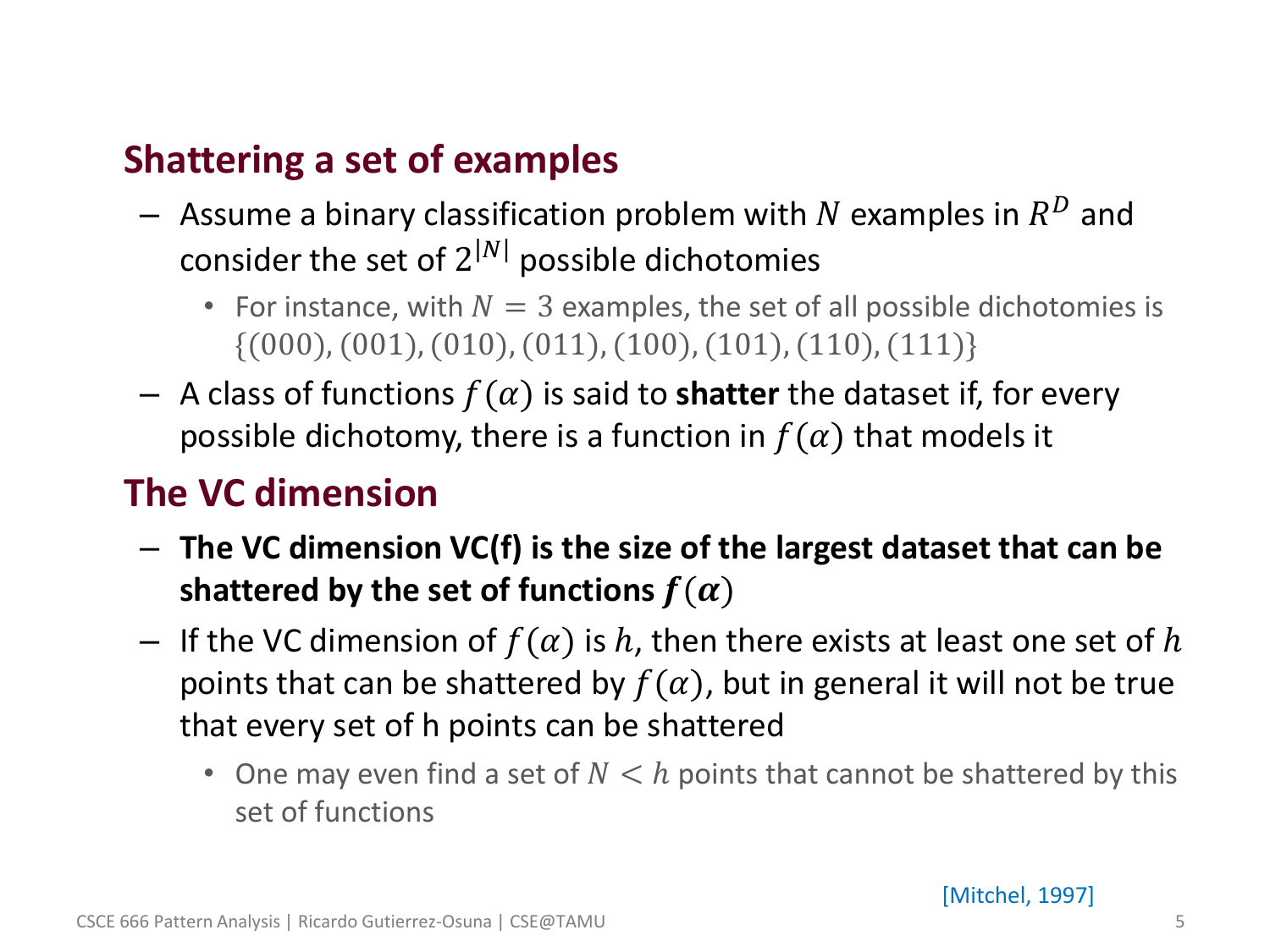## **Consider a binary classification problem in**  $R^2$ **, and let**  $f(\boldsymbol{\alpha})$ **be the family of oriented hyperplanes (e.g., perceptrons)**

- $-$  For  $N = 3$ , one can perform a linear separation of all points for every possible class assignment (see examples below)
- $-$  For  $N = 4$ , a hyperplane cannot separate all possible class assignments (e.g., consider the XOR problem)
- $-$  Therefore, the VC dimension of the set of oriented lines in  $R^2$  is three
- It can be shown that the VC dimension of the family of oriented separating hyperplanes in  $R^D$  is at least  $D+1$

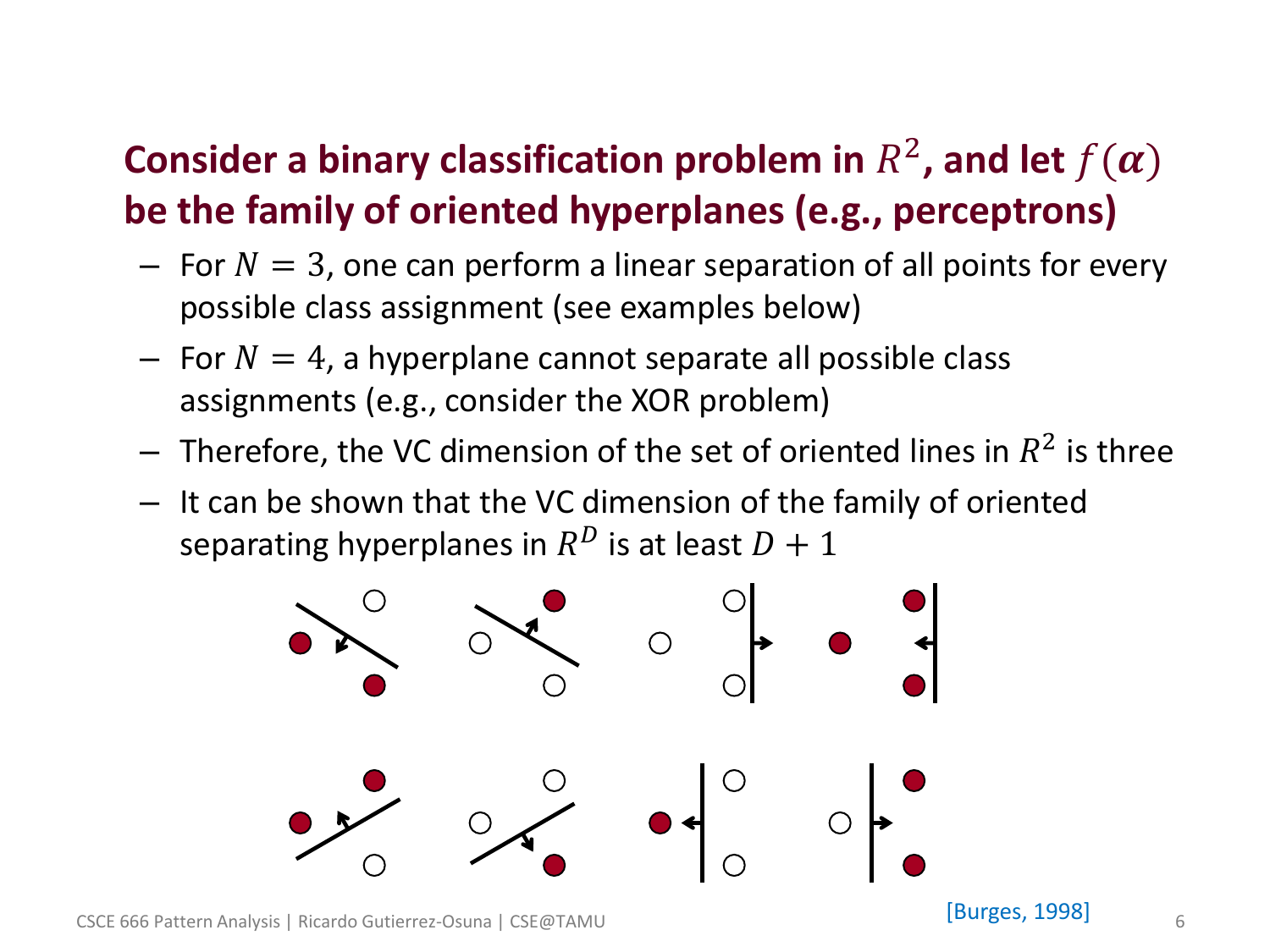#### • **VC dimension vs. number of free model parameters**

- One may expect that models with a large number of parameters would have high VC dimension, whereas models with few parameters would have low VC dimensions
- Counter example
	- Consider the one-parameter function  $f(x, \alpha) = sign(sin(\alpha x)) \ \forall x, \alpha \in R$
	- You choose an arbitrary number  $h$  (as large as you want)
	- I choose the set of examples  $x_i = 10^{-i}$ ,  $i = 1...h$
	- You choose any labels you like  $y_1, y_2, ..., y_h$ ;  $x_i \in \{-1, +1\}$
	- I choose  $\alpha$  to be

$$
\alpha = \pi \left( 1 + \sum_{i=1}^{h} \frac{(1 - y_i) 10^i}{2} \right)
$$

- Despite having only one parameter, the function  $f(x, \alpha)$  shatters an arbitrarily large number of points chosen according to the outlined procedure
- And, at the same time, one can find four points that cannot be shattered by this function!

#### • **So what do we make of this?**

– The VC dimension is a more "sophisticated" measure of model complexity than dimensionality or number of free parameters [Pardo,2000]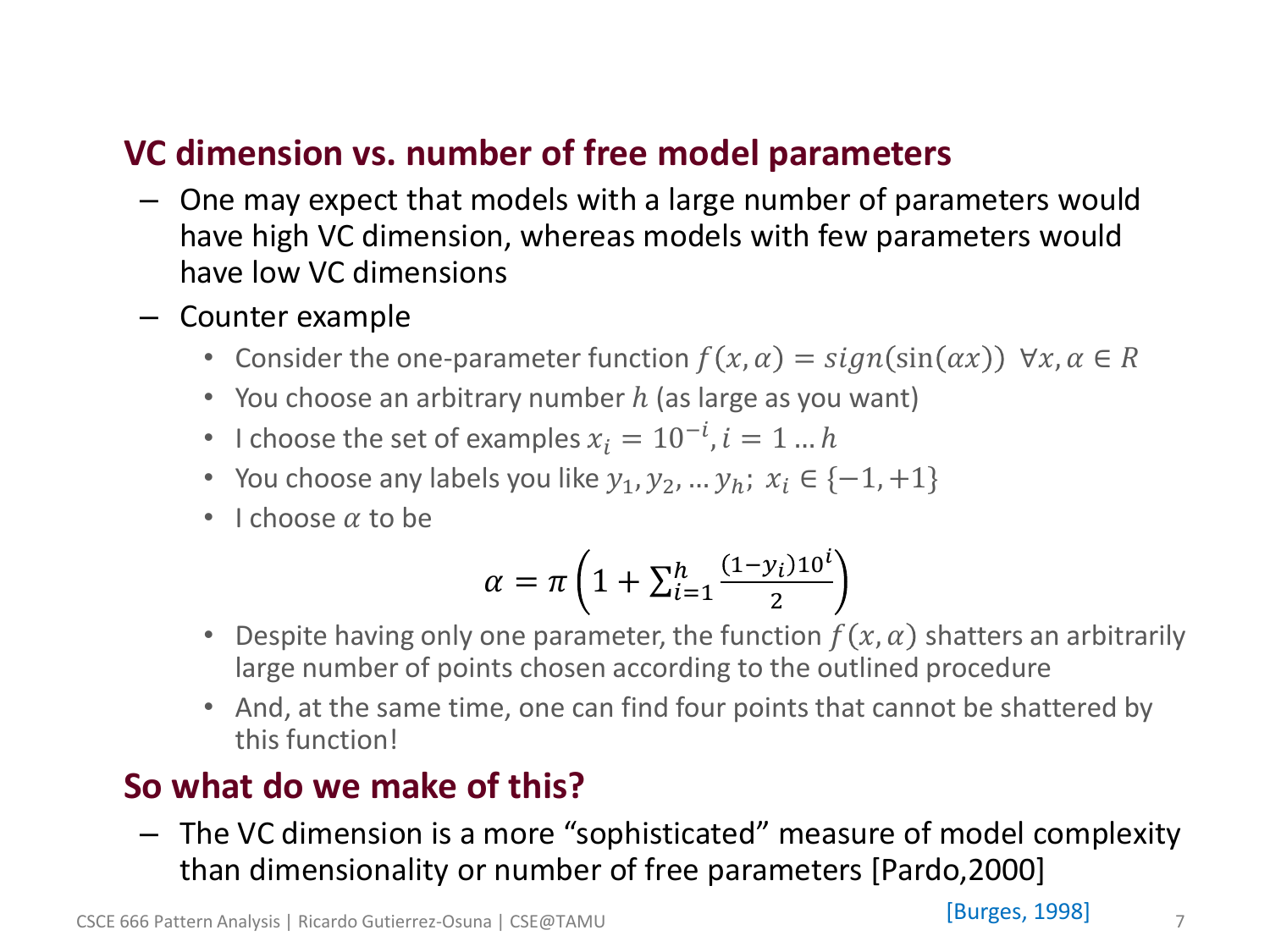# **Structural Risk Minimization**

## • **Why is the VC dimension relevant?**

- Because the VC dimension provides bounds on the expected risk as a function of the empirical risk and the number of available examples
- It can be shown that the following bound holds with probability  $1 \eta$

$$
R(f) \le R_{emp}(f) + \underbrace{\sqrt{\frac{h\left(\ln(\frac{2N}{h}) + 1\right) - \ln(\frac{\eta}{4})}{N}}_{VC \text{ confidence}} \quad (EQ \ 1)
$$

- where h is the VC dimension of  $f(\alpha)$ , N is the number of training examples, and  $N > h$
- $-$  As the ratio  $N/h$  gets larger, the VC confidence becomes smaller and the actual risk becomes closer to the empirical risk
	- Therefore, this expression is consistent with the intuition that ERM is only suitable when sufficient data is available
- This and other results are part of the field known as Statistical Learning Theory or Vapnik-Chervonenkis Theory, from which Support Vector Machines originated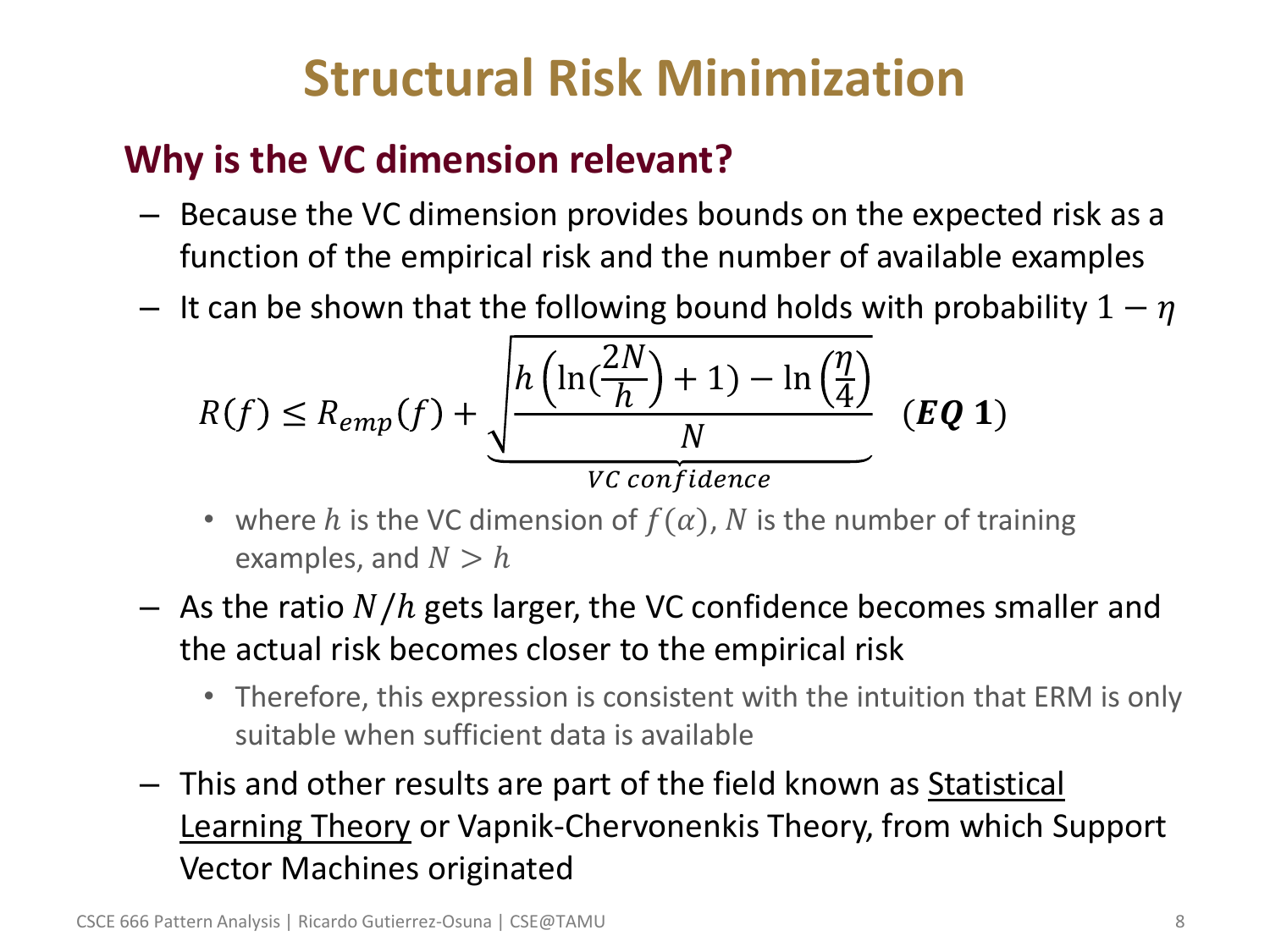### • **Structural Risk Minimization**

– Another formal term for an intuitive concept: the optimal model is found by striking a balance between the empirical risk and the VC dimension

### • **The SRM principle proceeds as follows**

- Construct a nested structure for family of function classes  $F_1$  ⊂  $F_2$  ⊂  $\cdots F_k$  with non-decreasing VC dimensions  $(h_1 \leq h_2 \leq \cdots h_k)$
- $-$  For each class  $F_i$ , find the solution  $f_i$  that minimizes the empirical risk
- $-$  Choose the function class  $F_i$ , and the corresponding solution fi, that minimizes the risk bound on the RHS of (EQ1)

### • **In other words**

- Train a set of machines, one for each subset
- For a given subset, train to minimize the empirical risk
- Choose the machine whose sum of empirical risk and VC confidence is minimum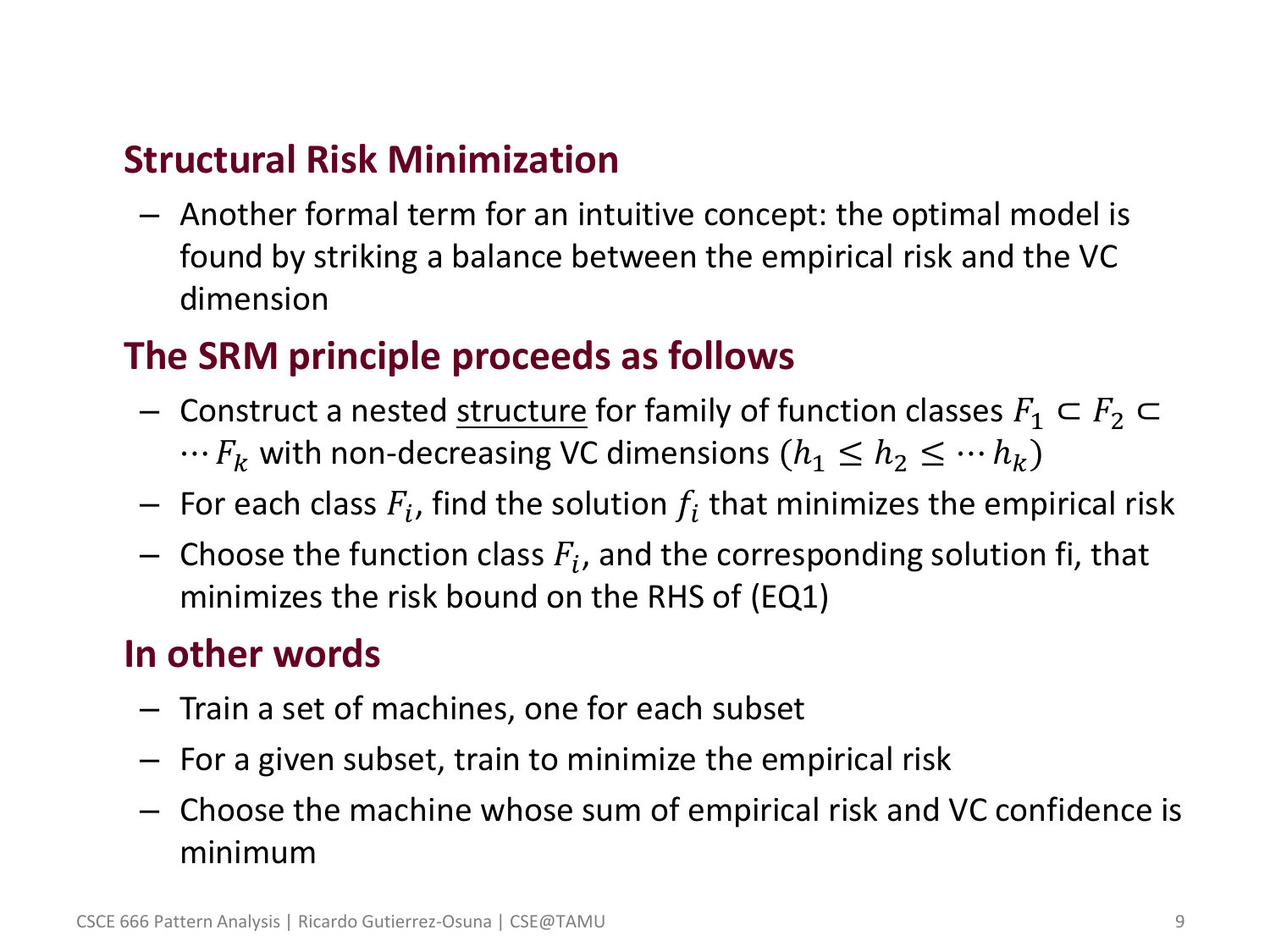

[Cherkassky and Mulier, 1998]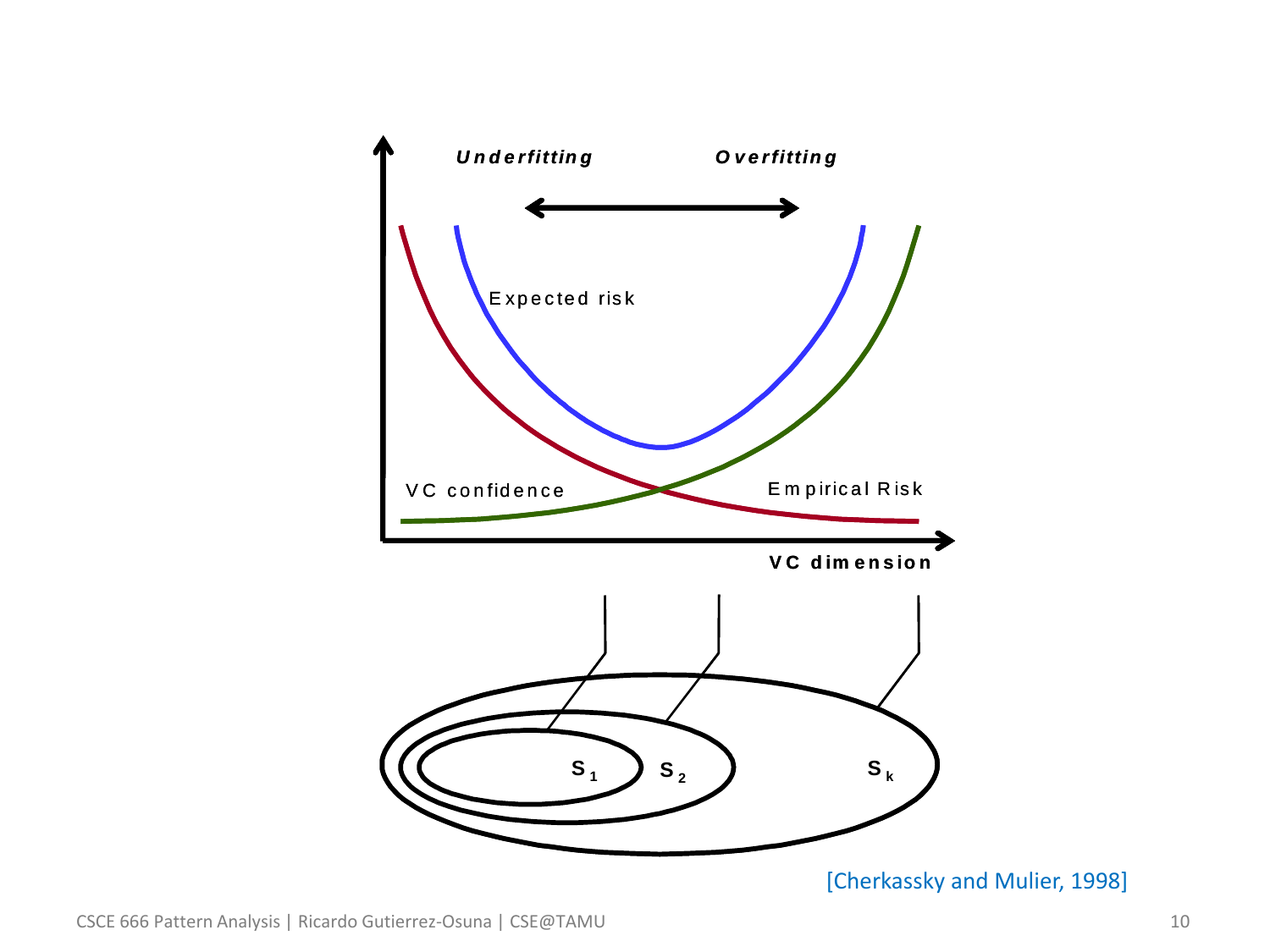# **The VC dimension in practice**

## • **Unfortunately, computing an upper bound on the expected risk is not practical in various situations**

- The VC dimension cannot be accurately estimated for non-linear models such as neural networks
- Implementation of Structural Risk Minimization may lead to a nonlinear optimization problem
- The VC dimension may be infinite (e.g., k=1 nearest neighbor), requiring infinite amount of data or
- The upper bound may sometimes be trivial (e.g., larger than one)

## • **Fortunately, Statistical Learning Theory can be rigorously applied in the realm of linear models**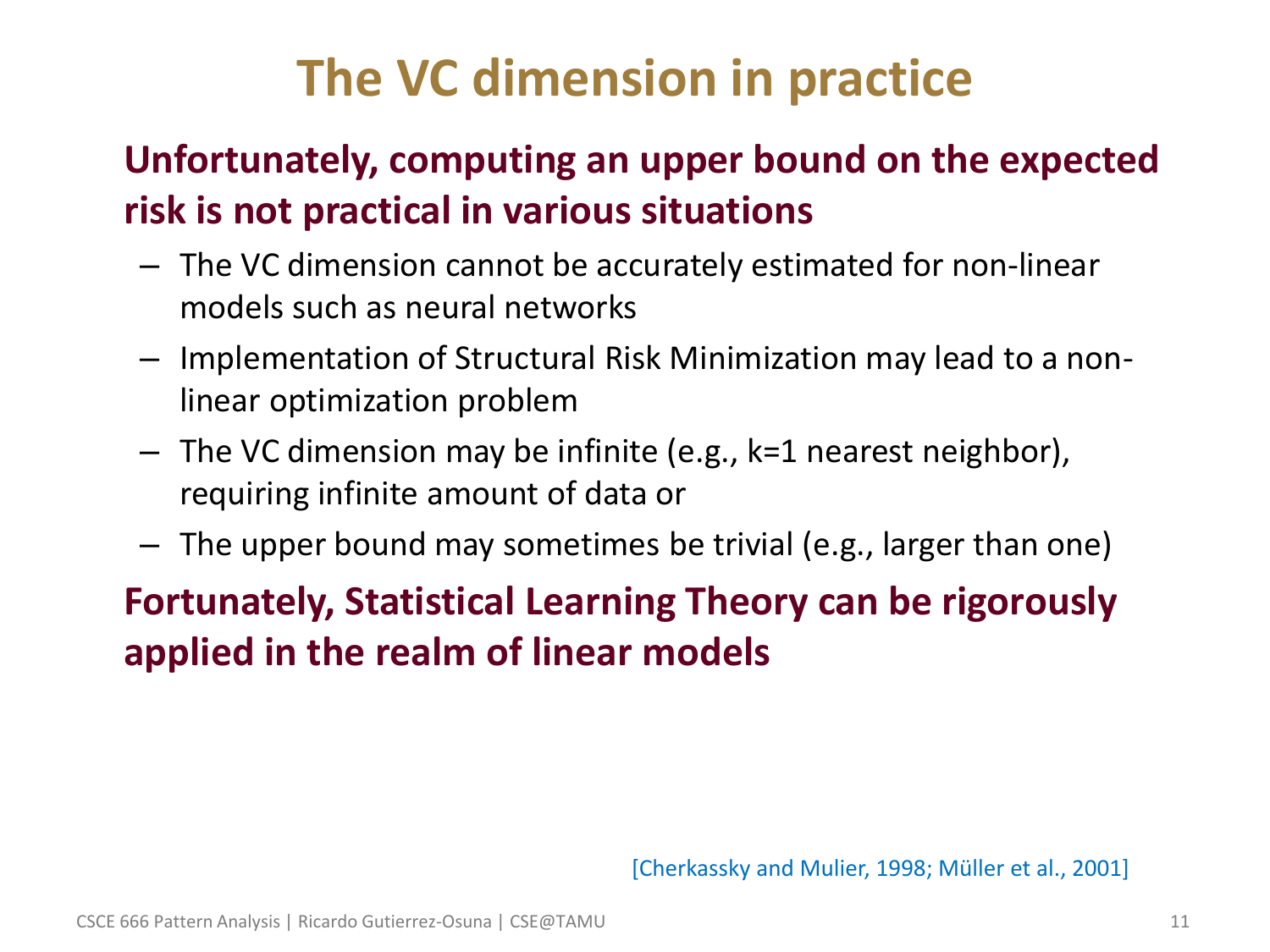# **Optimal separating hyperplanes**

#### • **Problem statement**

- Consider the problem of finding a separating hyperplane for a linearly separable dataset  $(x_1, y_1), (x_2, y_2) \dots (x_N, y_N) \}, x \in R^D, y \in$  $\{-1, +1\}$
- Which of the infinite hyperplanes should we choose?
	- Intuitively, a hyperplane that passes too close to the training examples will be sensitive to noise and, therefore, less likely to generalize well for data outside the training set
	- Instead, it seems reasonable to expect that a hyperplane that is farthest from all training examples will have better generalization capabilities
- Therefore, the optimal separating hyperplane will be the one with the largest margin, which is defined as the minimum distance of an example to the decision surface

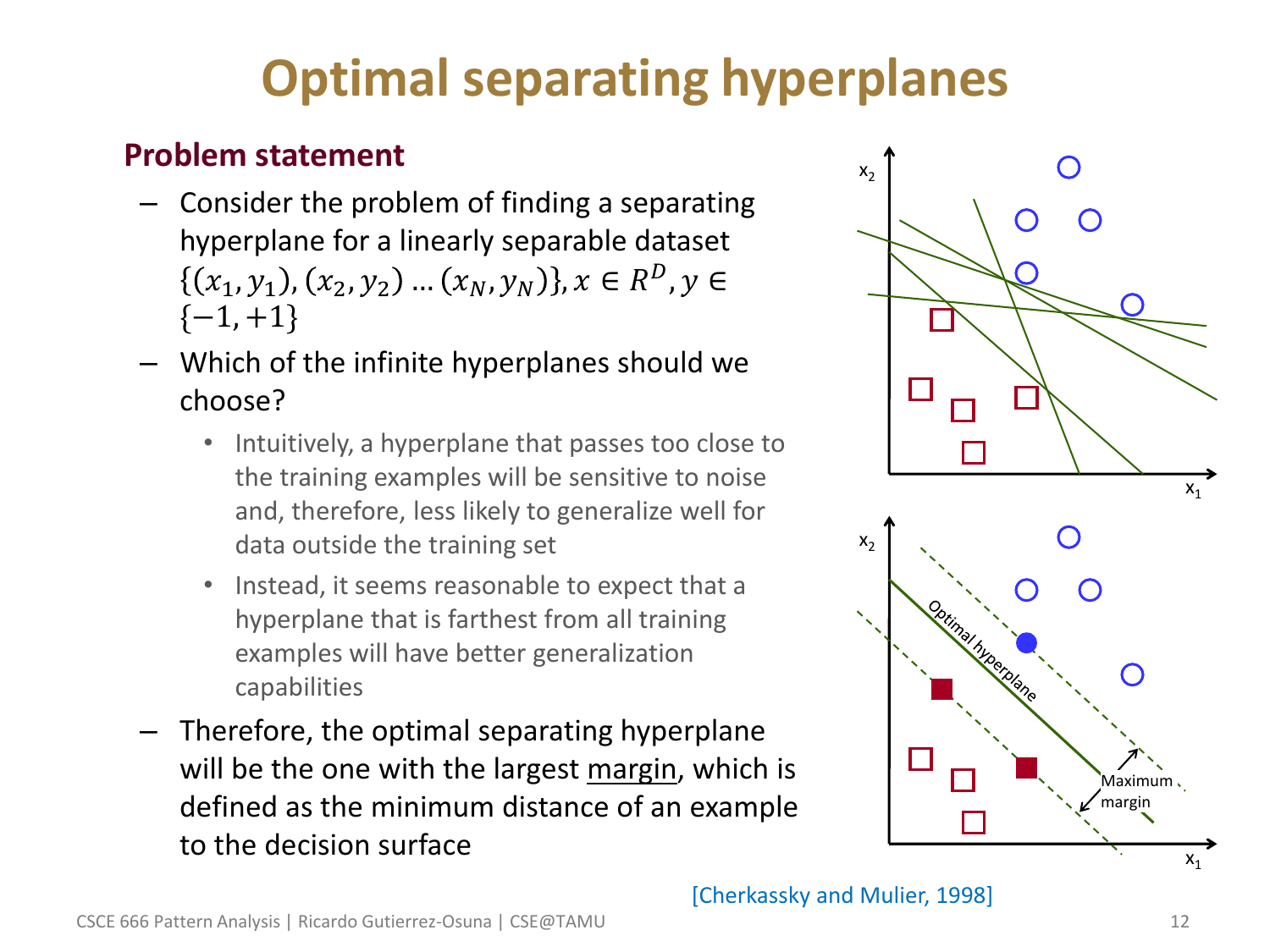### • **How does this intuitive result relate to the VC dimension?**

– It can be shown [Vapnik, 1998] that the VC dimension of a separating hyperplane with a margin  $m$  is bounded as follows

$$
h \le \min\left(\left[\frac{R^2}{m^2}\right], D\right) + 1
$$

- where D is the dimensionality of the input space, and R is the radius of the smallest sphere containing all the input vectors
- Therefore, by maximizing the margin we are in fact minimizing the VC dimension
- And, since the separating hyperplane has zero empirical error (it correctly separates all the training examples), maximizing the margin will also minimize the upper bound on the expected risk

#### • **Conclusion**

– **The separating hyperplane with maximum margin will also minimize the structural risk**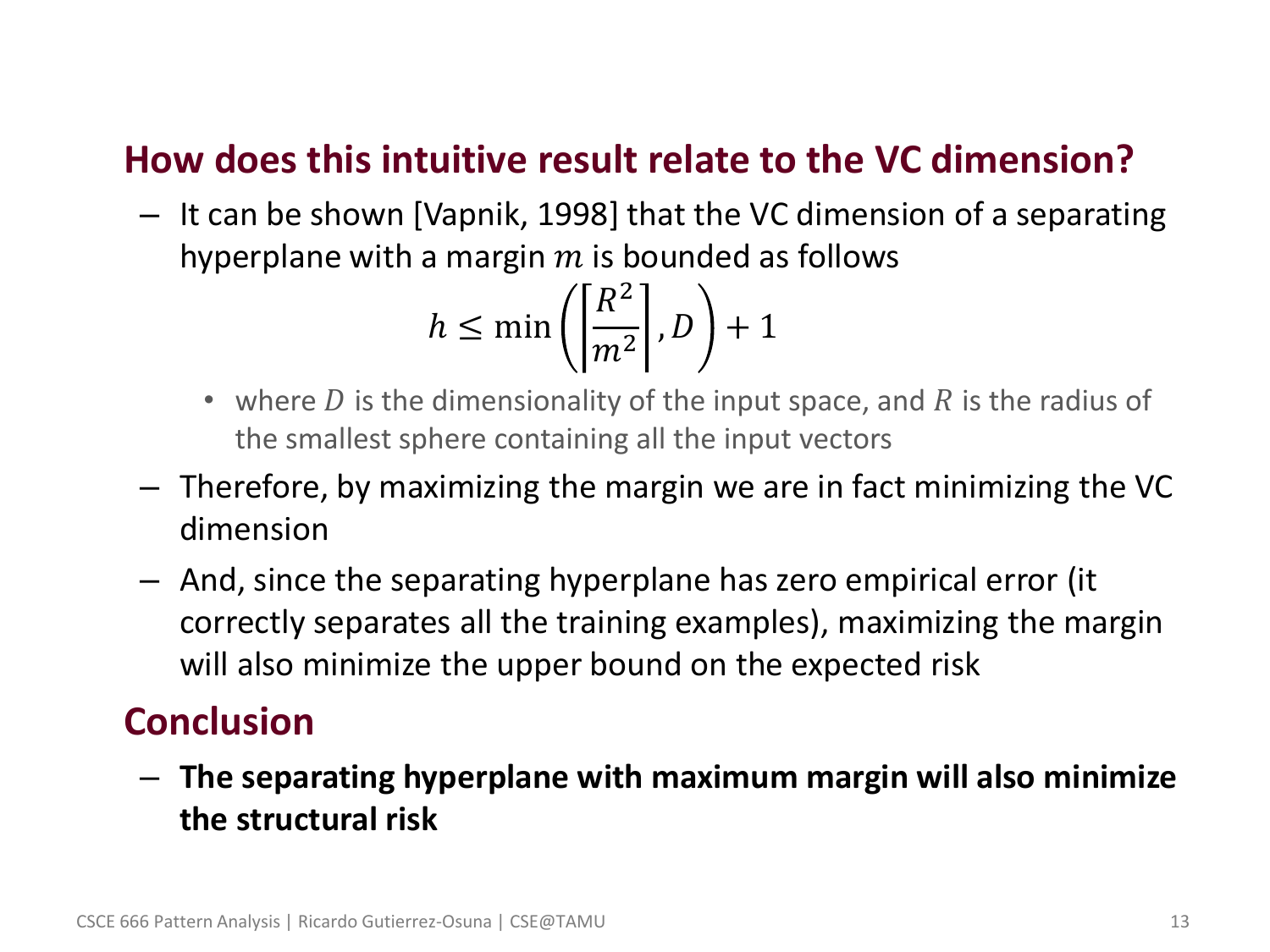## • **To further understand the relationship between margin and capacity, consider the two separating hyperplanes below**

- A "skinny" one (small margin), which will be able to adopt many orientations
- A "fat" one (large margin), which will have limited flexibility

## • **A larger margin necessarily results in lower capacity**

- We normally think of complexity as being a function of the number of parameters
	- Instead, SLT tells us that if the margin is sufficiently large, the complexity of the function will be low even if the dimensionality is very high!



[Bennett and Campbell, 2000]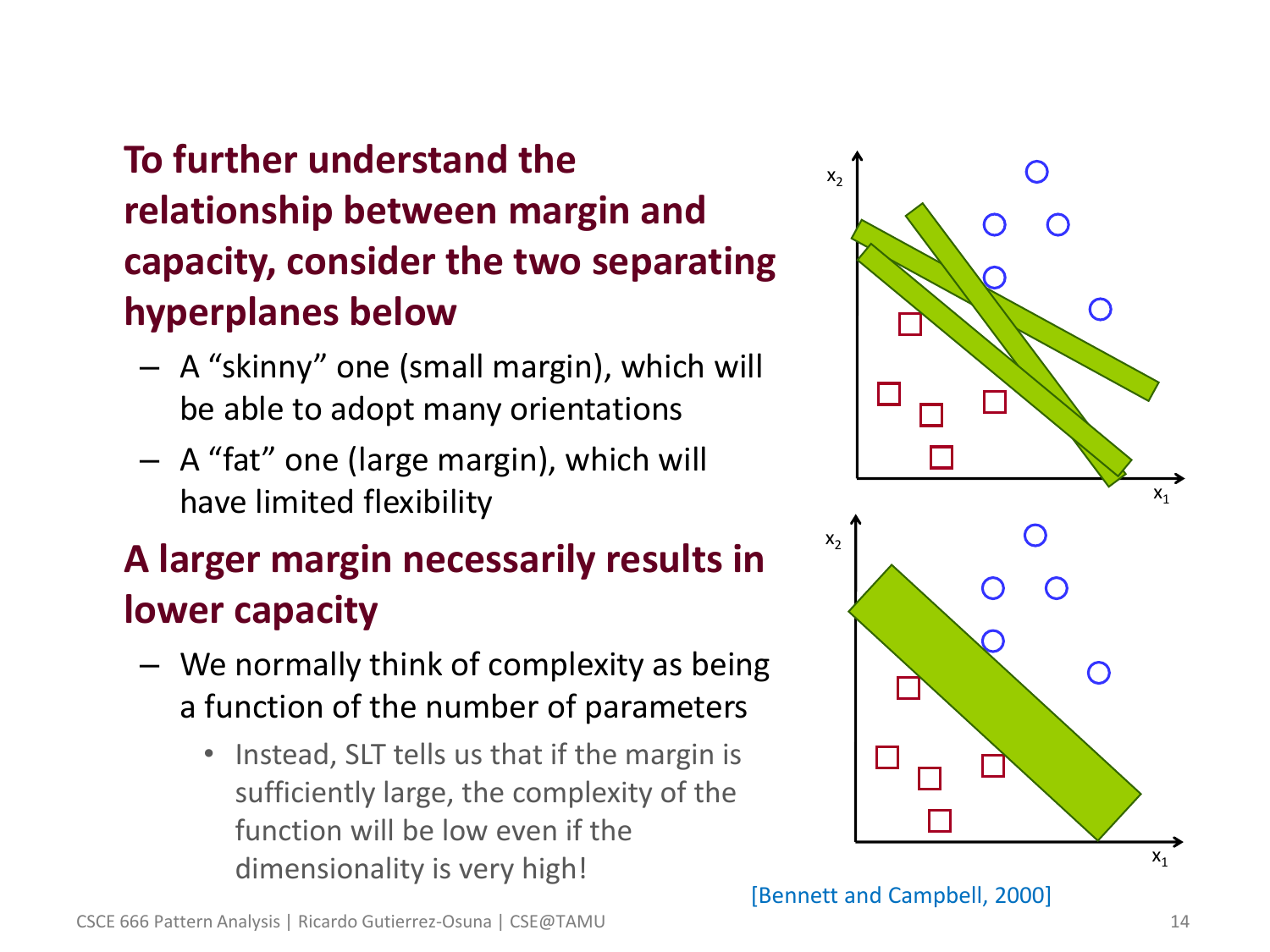#### • **Solution**

- Since we want to maximize the margin, let's express it as a function of the weight vector and bias of the separating hyperplane
- From trigonometry, the distance between a point x and a plane  $(w, b)$  is

$$
\frac{|w^T x + b|}{\|w\|}
$$

– Since the optimal hyperplane has infinite solutions (by scaling the weight vector and bias), we choose the solution for which the discriminant function becomes one for the training examples closest to the boundary

 $|w^T x_i + b| = 1$ 

- This is known as the *canonical* hyperplane
- Therefore, the distance from the closest example to the boundary is

$$
\frac{w^T x + b}{\|w\|} = \frac{1}{\|w\|}
$$

– And the margin becomes

$$
m = \frac{2}{\|w\|}
$$

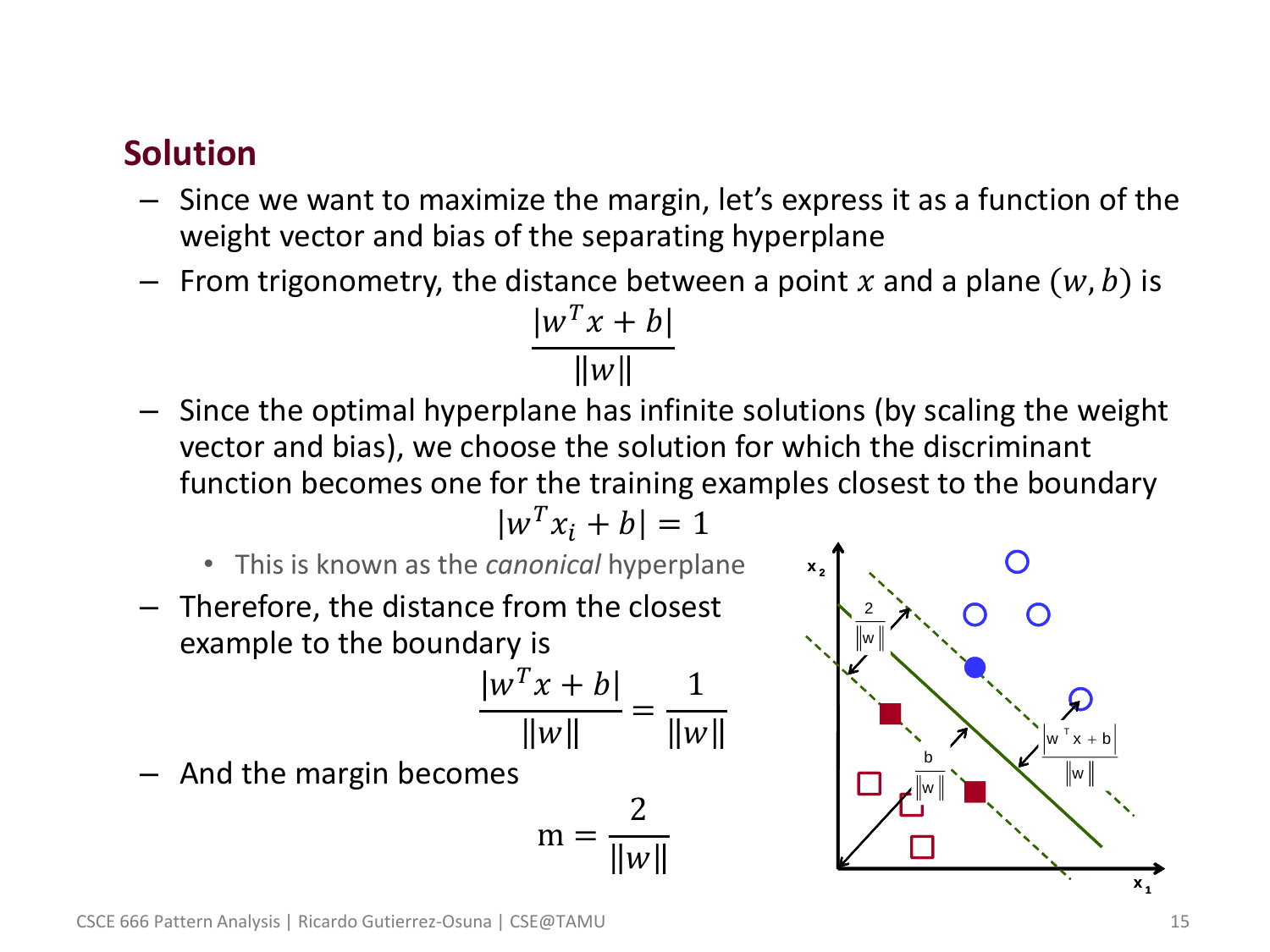## **(Distance between a plane and a point)**

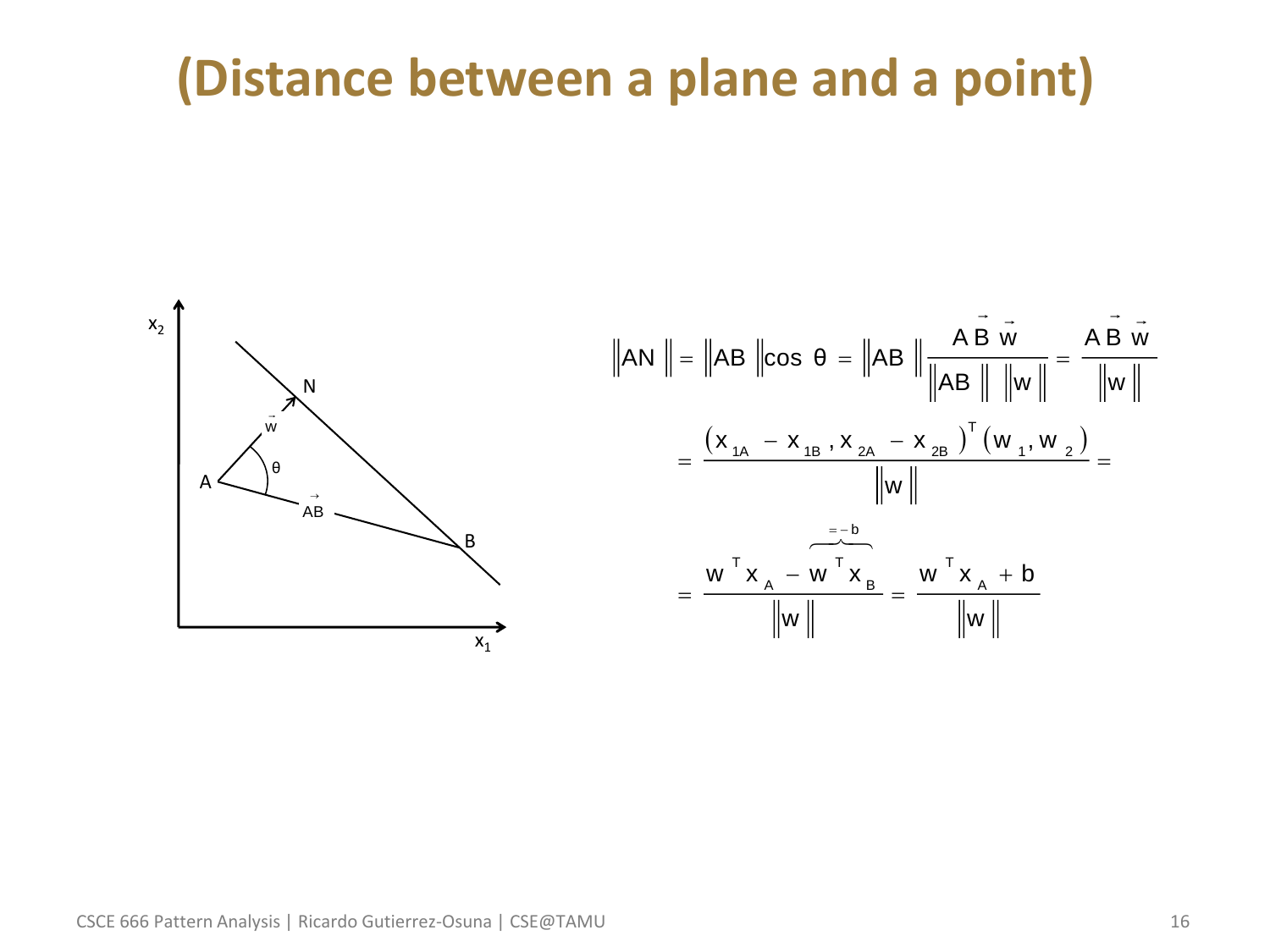### • **Therefore, the problem of maximizing the margin is equivalent to**

Minimize 
$$
J(w) = \frac{1}{2} ||w||^2
$$
  
Subject to 
$$
y_i(w^T x_i + b) \ge 1 \quad \forall i
$$

– Notice that  $J(w)$  is a quadratic function, which means that there exists a single global minimum and no local minima

## • **To solve this problem, we will use classical Lagrangian optimization techniques**

– We first present the Kuhn-Tucker Theorem, which provides an essential result for the interpretation of Support Vector Machines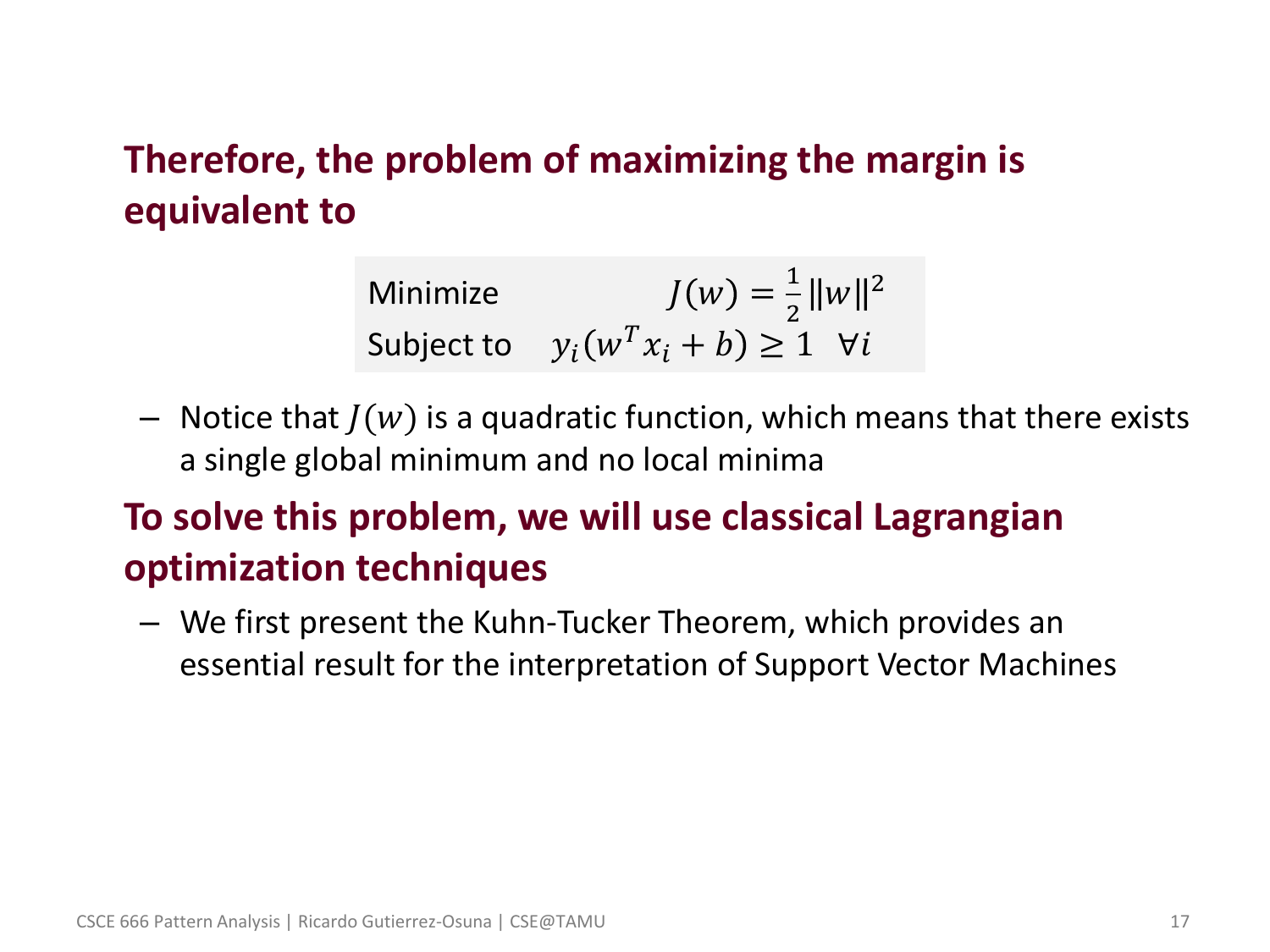# **(Kuhn-Tucker Theorem)**

## **Given an optimization problem with convex domain**  $\mathbf{\Omega} \subseteq R^N$

- Minimize  $f(z)$   $z \in \Omega$ Subject to  $g_i(z) \le 0$   $i = 1..k$  $h_i(z) = 0$   $i = 1..m$
- $−$  with  $f ∈ C<sup>1</sup>$  convex and  $g<sub>i</sub>$ ,  $h<sub>i</sub>$  affine, necessary & sufficient conditions for a normal point  $z^*$  to be an optimum are the existence of  $\alpha^*$ ,  $\beta^*$  such that

$$
\partial L(z^*, \alpha^*, \beta^*)/\partial z = 0
$$
\n
$$
\partial L(z^*, \alpha^*, \beta^*)/\partial \beta = 0
$$
\nwhere:  
\n
$$
\alpha_i^* g_i(z^*) = 0 \quad i = 1..k
$$
\n
$$
L(z, \alpha, \beta) = f(z) + \sum_{i=1}^k \alpha_i g_i(z) + \sum_{i=1}^m \beta_i h_i(z)
$$
\n
$$
\alpha_i^* \ge 0 \qquad i = 1..k
$$
\n
$$
\alpha_i^* \ge 0 \qquad i = 1..k
$$

- $-L(z, \alpha, \beta)$  is known as a *generalized Lagrangian function*
- The third condition is known as the Karush-Kuhn-Tucker (KKT) complementary condition
	- It implies that for active constraints  $\alpha_i \geq 0$ ; and for inactive constraints  $\alpha_i = 0$
	- As we will see in a minute, the KKT condition allows us to identify the training examples that define the largest margin hyperplane. These examples will be known as Support Vectors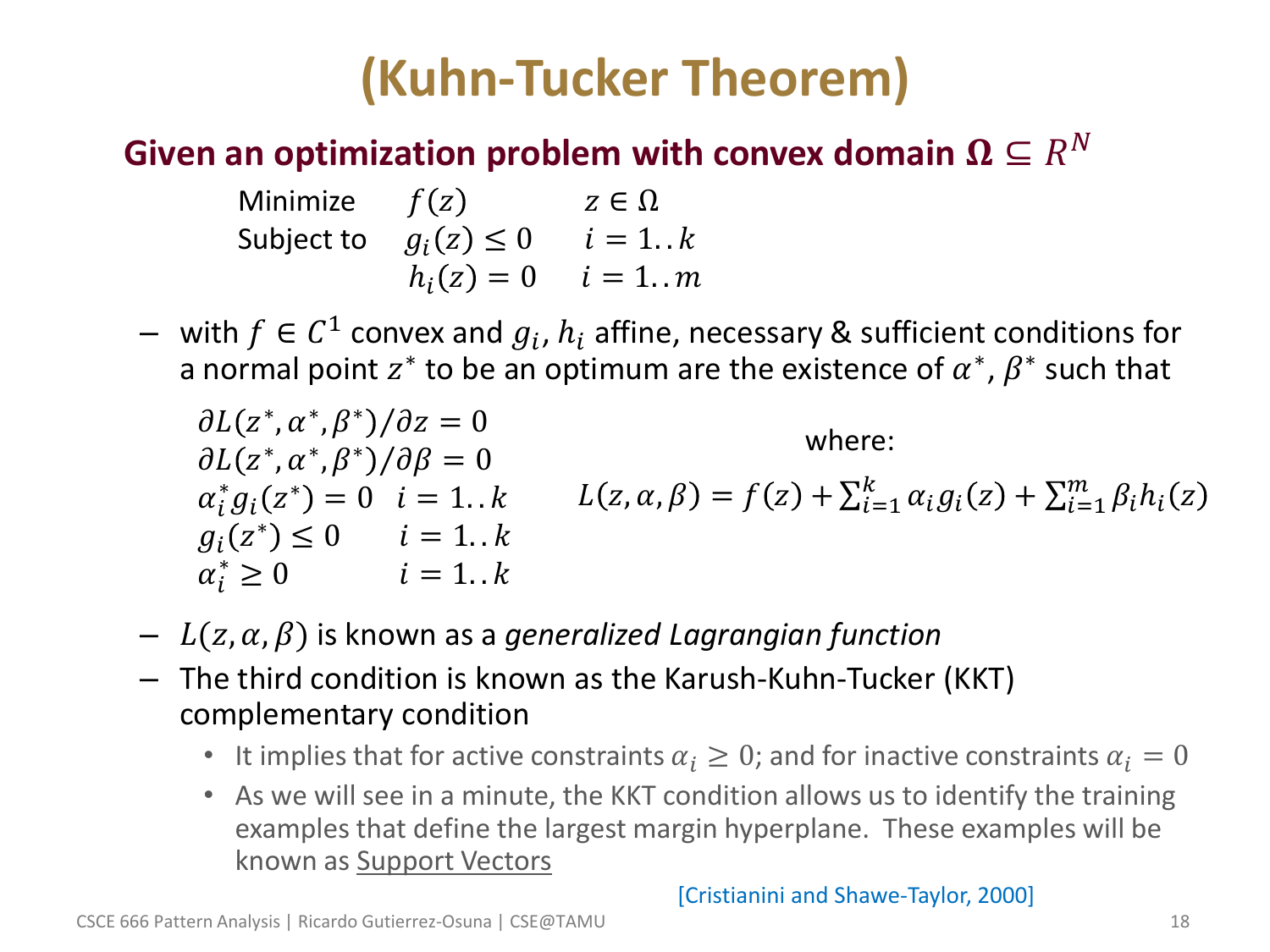# **The Lagrangian dual problem**

Constrained minimization of  $J(w) = 1/2||w||^2$  is solved by **introducing the Lagrangian** 

$$
L_P(w, b, \alpha) = \frac{1}{2} ||w||^2 - \sum_{i=1}^{N} \alpha_i [y_i(w^T x_i + b) - 1]
$$

- which yields an unconstrained optimization problem that is solved by:
	- minimizing  $L<sub>p</sub>$  w.r.t. the primal variables w and b, and
	- maximizing  $L_p$  w.r.t. the dual variables  $\alpha_i \geq 0$  (the Lagrange multipliers)
- Thus, the optimum is defined by a saddle point
- This is known as the Lagrangian primal problem

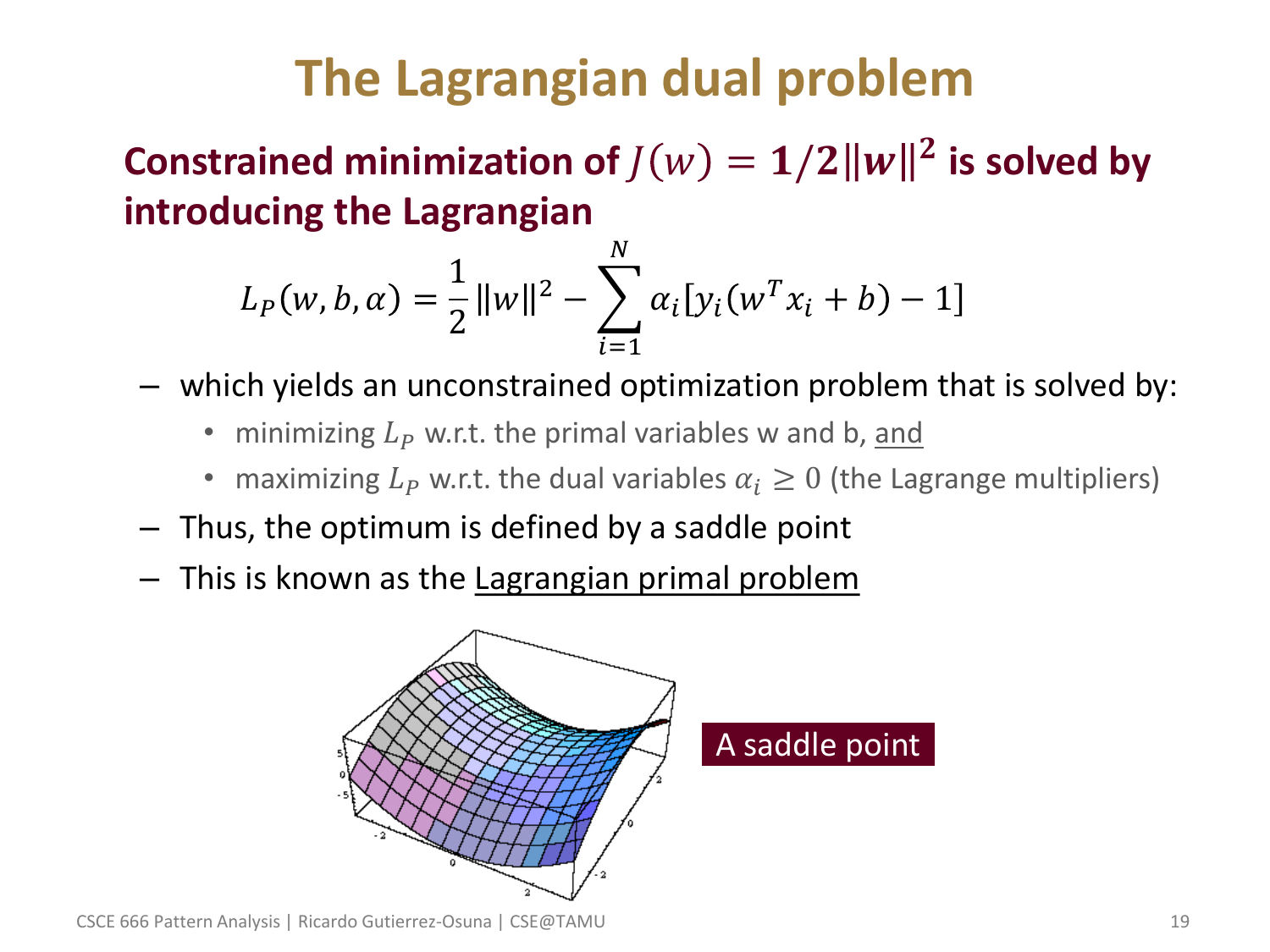#### • **Solution**

- $-$  To simplify the primal problem, we eliminate the primal variables  $(w, b)$  using the first Kuhn-Tucker condition  $\partial J/\partial z = 0$
- Differentiating  $L_p(w, b, \alpha)$  with respect to w and b, and setting to zero yields

$$
\partial L_P(w, b, \alpha) / \partial w = 0 \Rightarrow w = \sum_{i=1}^N \alpha_i y_i x_i
$$
  

$$
\partial L_P(w, b, \alpha) / \partial b = 0 \Rightarrow \sum_{i=1}^N \alpha_i y_i = 0
$$

 $-$  Expansion of  $L<sub>P</sub>$  yields

$$
L_P(w, b, \alpha) = \frac{1}{2} w^T w - \sum_{i=1}^{N} \alpha_i y_i w^T x_i - b \sum_{i=1}^{N} \alpha_i y_i + \sum_{i=1}^{N} \alpha_i
$$

Using the optimality condition  $\partial J/\partial w = 0$ , the first term in  $L_p$  can be expressed as

$$
w^T w = w^T \sum_{i=1}^N \alpha_i y_i x_i = \sum_{i=1}^N \alpha_i y_i w^T x_i =
$$
  

$$
\sum_{i=1}^N \alpha_i y_i \left( \sum_{j=1}^N \alpha_j y_j x_j \right)^T x_i = \sum_{i=1}^N \sum_{j=1}^N \alpha_i \alpha_j y_i y_j x_i^T x_j
$$

- The second term in  $L_p$  can be expressed in the same way
- $-$  The third term in  $L_p$  is zero by virtue of the optimality condition  $\partial J/\partial b = 0$

[Haykin, 1999]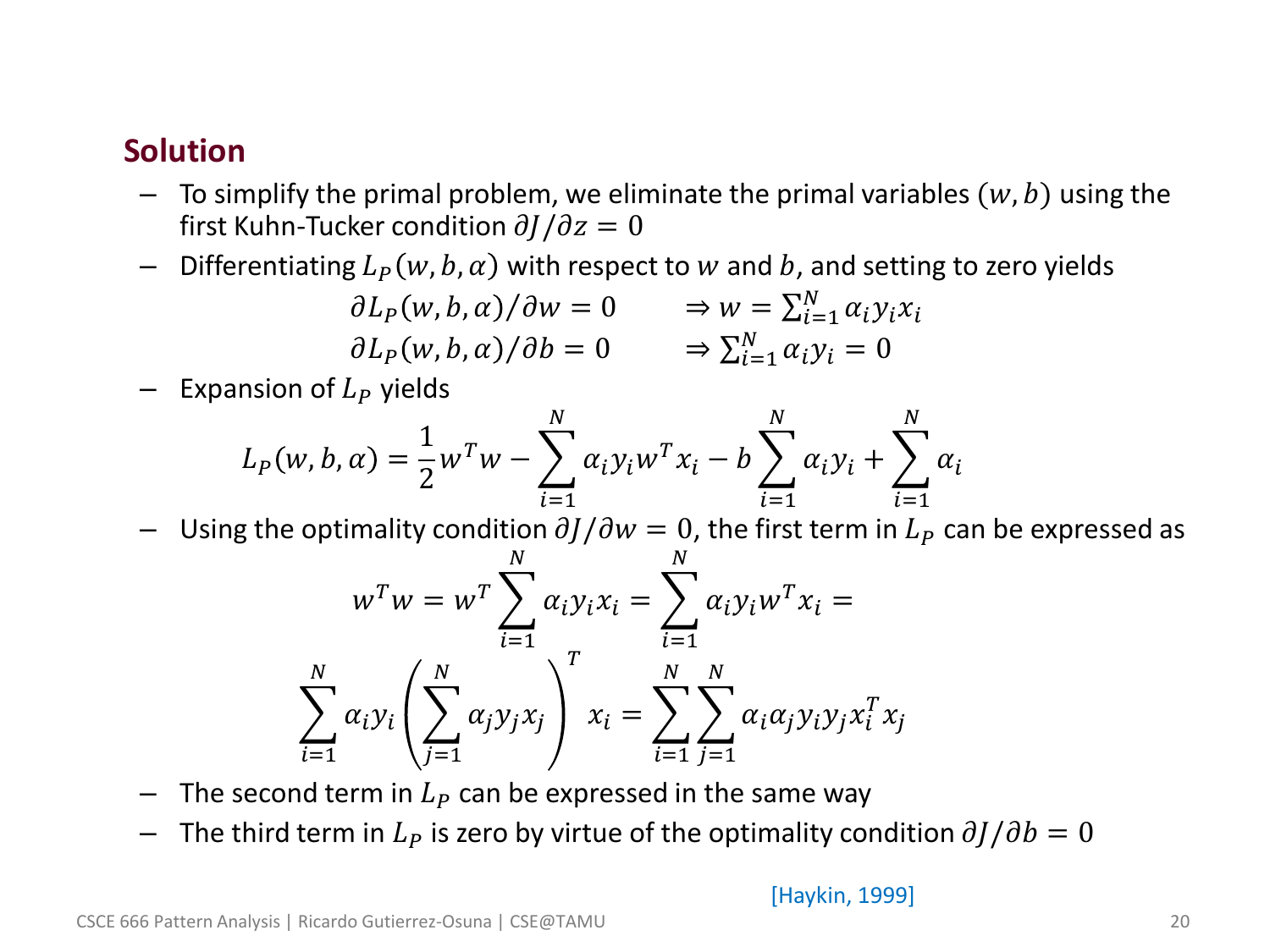– Merging these expressions together we obtain

$$
L_D(\alpha) = \sum_{i=1}^{N} \alpha_i - \frac{1}{2} \sum_{i=1}^{N} \sum_{j=1}^{N} \alpha_i \alpha_j y_i y_j x_i^T x_j
$$

- $-$  Subject to the (simpler) constraints  $\alpha_i\geq 0$  and  $\sum_{i=1}^N \alpha_i y_i=0$
- This is known as the **Lagrangian dual problem**

### • **Comments**

- We have transformed the problem of finding a saddle point for  $L_P(w, b)$  into the easier one of maximizing  $L_D(\alpha)$ 
	- Notice that  $L_D(\alpha)$  depends on the Lagrange multipliers  $\alpha$ , not on  $(w, b)$
- $-$  The primal problem scales with dimensionality (w has one coefficient for each dimension), whereas the dual problem scales with the amount of training data (there is one Lagrange multiplier per example)
- $-$  Moreover, in  $L_D(\alpha)$  training data appears only as dot products  $x_i^T x_j$ 
	- As we will see in the next lecture, this property can be cleverly exploited to perform the classification in a higher (e.g., infinite) dimensional space